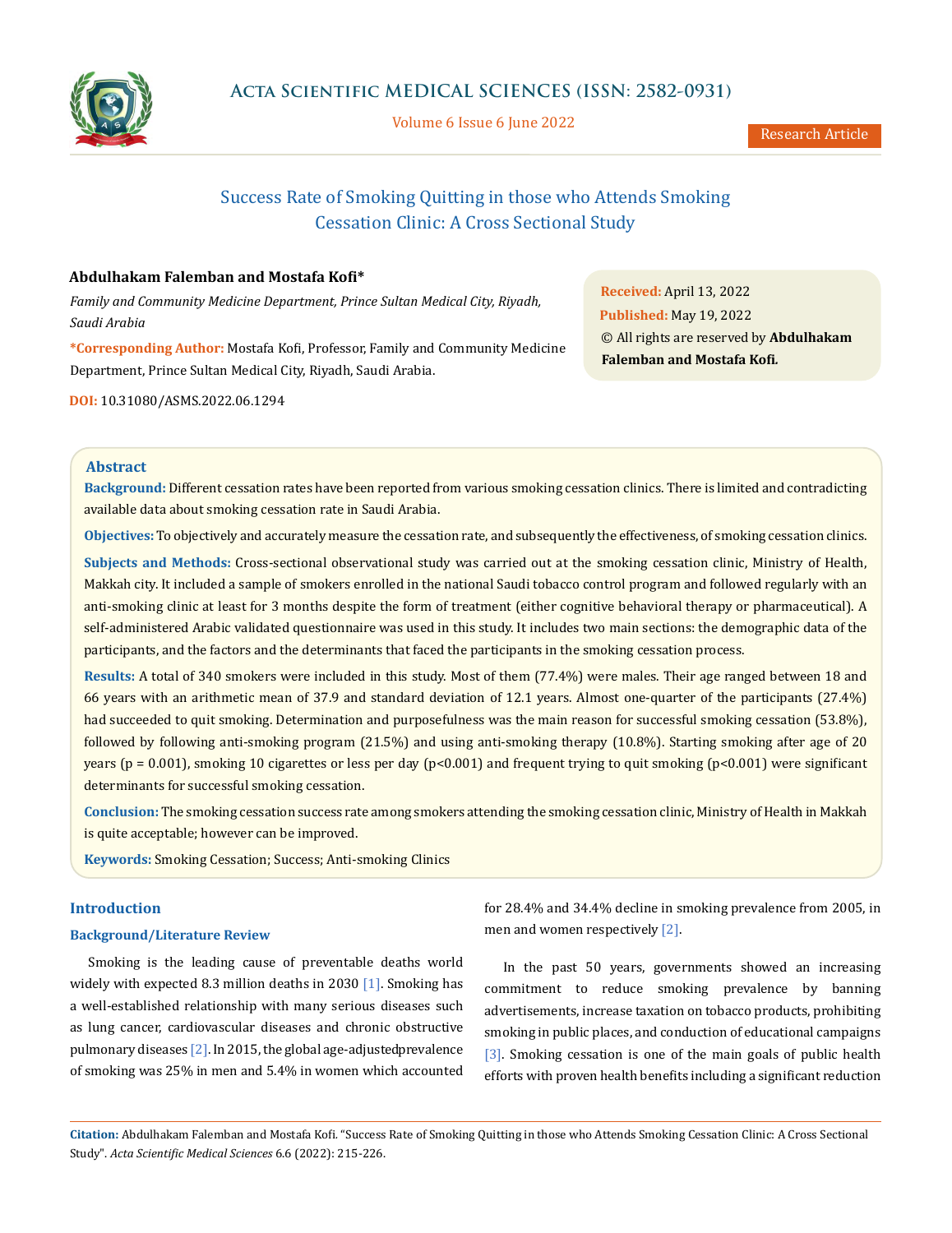in the risk of cardiovascular diseases and cancer  $[4]$ . The conceptual framework of smoking cessation showed that smoker firstly think to quit, plan to quit, try to quit and finally sustain quitting or relapse. Clinics of smoking cessation aim to help smokers to plan, quit and sustain the healthy life style.

The findings of a large-scale study, conducted in the United States, revealed that referral rate from primary health centers to smoking cessation clinics was significantly improved. However, this increase was not translated into improvement in smoking quitting rate. Lack of effectiveness was attributed to the service pitfalls including delay in referral, shortage of experts, and low awareness among smokers [5]. Another study conducted in the United States and used a new approach for smoking counseling by trained community pharmacists. A quarter of included smokers reported continuous quitting for more than 12 months, while 31.3% and 43.8% sustain quitting smoking for 3 and 1 month, respectively. There were no association between quitting rate and age, level of nicotine dependence, and method of cessation  $[6]$ .

In Denmark, about 423 clinics of smoking cessation, with a total of 82,515 registered patients, are evaluated. After 6 months of follow-up, 24% of the monitored smokers were considered as a successful quitter. The comprehensive smoking cessation approaches was found significantly better than face-to- face interventions. Moreover, short interventions were more effective in smoking cessation among men than women [7].

A hospital-based approach for smoking cessation was evaluated in 243 smokers and 187 controls in a tertiary hospital in Australia. Smokers were subjected to intensive counselling on behavioural changes and abstinence was assessed by level of exhaled Carbon monoxide (CO). The prevalence of smoking quitters after 12 months was 32%, which was influenced by self-confidence, having a cardiovascular condition, and elevated number of pack-years  $[8]$ . The outcomes of this study are more reliable because it depends on objective assessment, namely level of exhaled CO.

A sample of 254 smokers, from smoking cessation clinics in Malaysia were followed for 6 months after quitting smoking. About 17% of the study participants can sustain smoking cessation for the end of follow-up period (more than 6 months). Although a selfreported prevalence was assessed in this study, the abstinence rate was lower compared to other rates reported from cohort studies. Moreover, when the smoking status was confirmed by CO level, the abstinence rate was decreased to 15.3% [9].

In china, a total of 220 young smokers underwent counselling sessions in the outpatient departments. A quitting rate of 24% was reported after 6 months of follow up but it was a self-reported rate. That means, no confirmation with CO level was obtained in this study [10]. A slightly higher prevalence (27%) of smoking quitters was reported in Hong Kong, where a mixed intervention was used (counselling + nicotine replacement therapy). The mean cost per each smoking quitter was 339\$, which make it a cost- effective intervention [11].

In Arabic countries, limited data are available about smoking cessation rate with a few studies aimed to evaluate the effectiveness of smoking cessation clinics. In Jordon, a cross-sectional study found only a half of the participants have heard about smoking clinics and hotlines with 2.4% had ever used these services [12].

Saudi Arabia was ranked  $8<sup>th</sup>$  in the world regarding cigarettes smoking [13]. Based on World Health Organization estimates, the prevalence of smoking in Saudi Arabia is not more than 20% [14]. In Saudi Arabi, working within the faith-based paradigm, a National Tobacco Control Program that focuses on primary prevention and supporting tobacco cessation has been adopted [15]. Till 2009, more than 30 smoking clinics were established in Saudi Arabia [16].

Different cessation rates have been reported from various smoking cessation clinics. An interesting initiative was established by Qassim university in 2012 with fully-equipped smoking cessation clinics containing videos and models demonstrating health hazards of smoking, in addition to tools assessing lung capacity, CO and oxygen levels. Moreover, nicotine replacement therapy was available and administered by pharmacists who provided individual consultation. A self-reported 6-month cessation rate, in Buraidah, was as high as 38.3% [17], while it was 13% in different clinics, in Saudi Arabia, as reported by Bassiony [16].

The limited and contradicting available data about smoking cessation rate in Saudi Arabia highlight the importance of the current study to objectively and accurately measure the cessation rate, and subsequently the effectiveness, of smoking cessation clinics.

**Citation:** Abdulhakam Falemban and Mostafa Kofi*.* "Success Rate of Smoking Quitting in those who Attends Smoking Cessation Clinic: A Cross Sectional Study". *Acta Scientific Medical Sciences* 6.6 (2022): 215-226.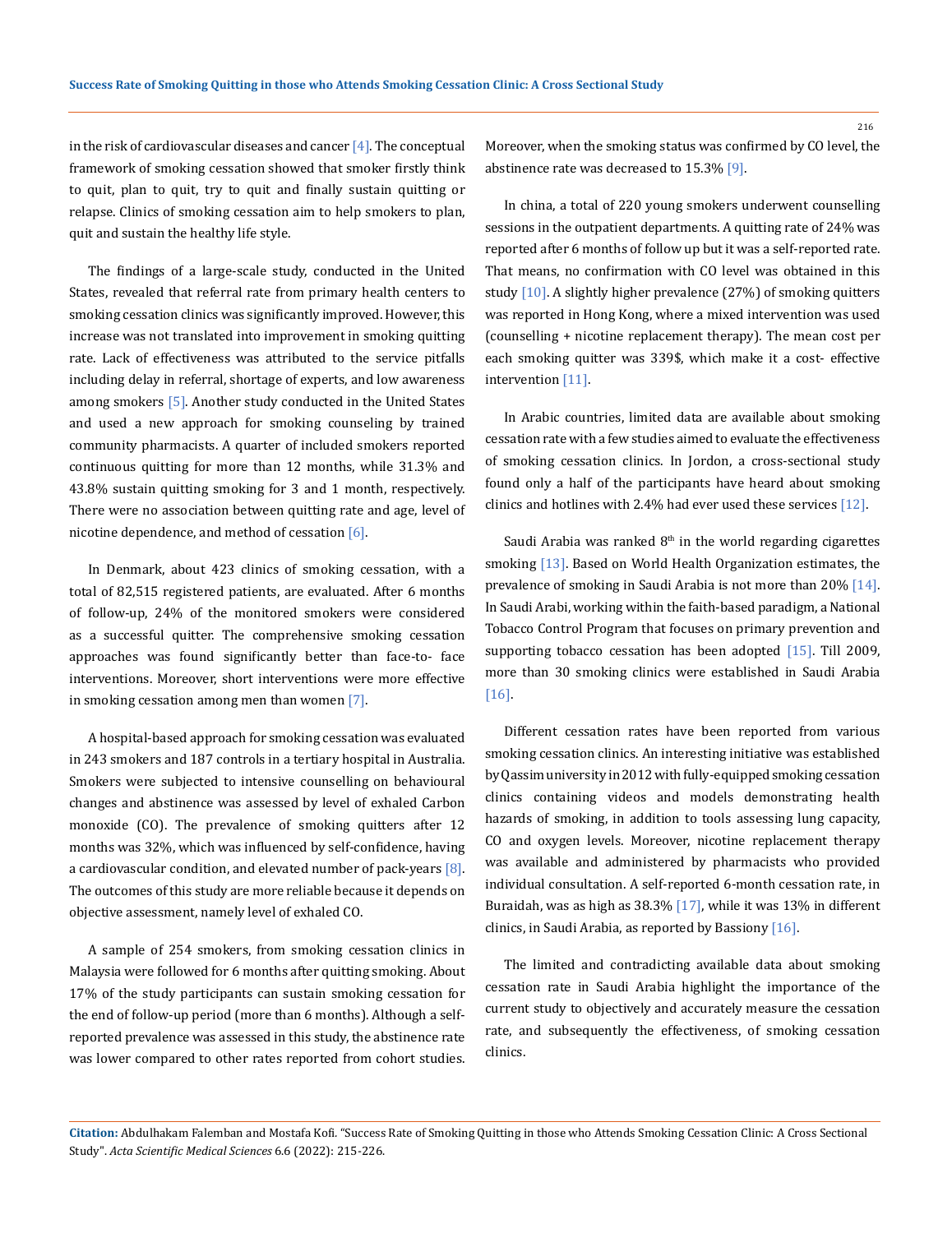## **Aim of the Study**

To assess the effectiveness of the national tobacco control program.

#### **Specific objectives**

- To estimate the rate of smoking cessation success among smokers attending the smoking cessation clinic, Ministry of Health (MOH), Makkah, 2021 and compare it with those who tried smoking cessation by themselves.
- To determine the determinants of successful smoking cessation in smokers attending smoking cessation clinic, MOH, Makkah, 2021.

#### **Methodology**

#### **Research design**

Cross-sectional observational study.

# **Study setting**

The study was carried out at the smoking cessation clinic, Ministry of Health, Makkah city.

# **Target population**

Patients enrolled in the national Saudi tobacco control program.

#### **Inclusion/exclusion criteria**

Patient followed regularly with an anti-smoking clinic at least for 3 months despite the form of treatment (either cognitive behavioral therapy or pharmaceutical).

# **Case definition**

A smoker was labeled as a quitter after achieving 3 months of complete abstinence of any kind of tobacco forms (cigarettes, cigars, vape, tobacco pipe, waterpipes such as shisha, smokeless tobacco).

# **Sample size**

The minimum sample size was determined using the following sample size equation:

$$
n = p(1-p)\left(\frac{Z}{E}\right)^2
$$

Where:-

Z is the value from the standard normal distribution reflecting the confidence level that was used (eZ =  $1.96$  for  $95\%$ )

E is the desired margin of error (0.05).

P is the proportion of success in smoking cessation among smokers following a smoking cessation program.  $(p = 0.30$  i.e. 30%) (17).

Accordingly, the estimated sample size was 323 smokers. The non-responses or incomplete response rate was considered 10%, so the total sample size was increased to  $\sim$ 355 smokers.

A convenience non-probability sample was adopted in this study to recruit the participants.

# **Data collection tool**

A self-administered Arabic validated questionnaire, adopted from a previous Saudi study was used in this study  $[18]$ . It includes two main sections:

- Section one: The demographic data of the participants, e.g. age, sex, marital status …etc.
- Section two: Includes the factors and the determinants that faced the participants in the smoking cessation process.

#### **Measurement of quitting rate**

In the present study, a smoker was labeled as a quitter after achieving 3 continuous months of complete abstinence of any kind of tobacco forms (cigarettes, cigars, vape, tobacco pipe, waterpipes such as shisha, smokeless tobacco) and the quitting rate was measured by dividing the number of quitter by the total number of those trying to quit smoking either through the clinic or by themselves.

#### **Statistical plan**

Descriptive statistics in the form of frequency and percentage for categorical variables as well as mean and standard deviation for continuous variables were adopted. Inferential statistics were done using chi-square test to investigate the association between two categorical variables and student`s t-test to compare the arithmetic means of a continuous variable between two different groups. Statistical significance was determined at p<0.05. Data entry and statistical analysis were performed utilizing the Statistical Package for Social Sciences software (SPSS), version 26.

**Citation:** Abdulhakam Falemban and Mostafa Kofi*.* "Success Rate of Smoking Quitting in those who Attends Smoking Cessation Clinic: A Cross Sectional Study". *Acta Scientific Medical Sciences* 6.6 (2022): 215-226.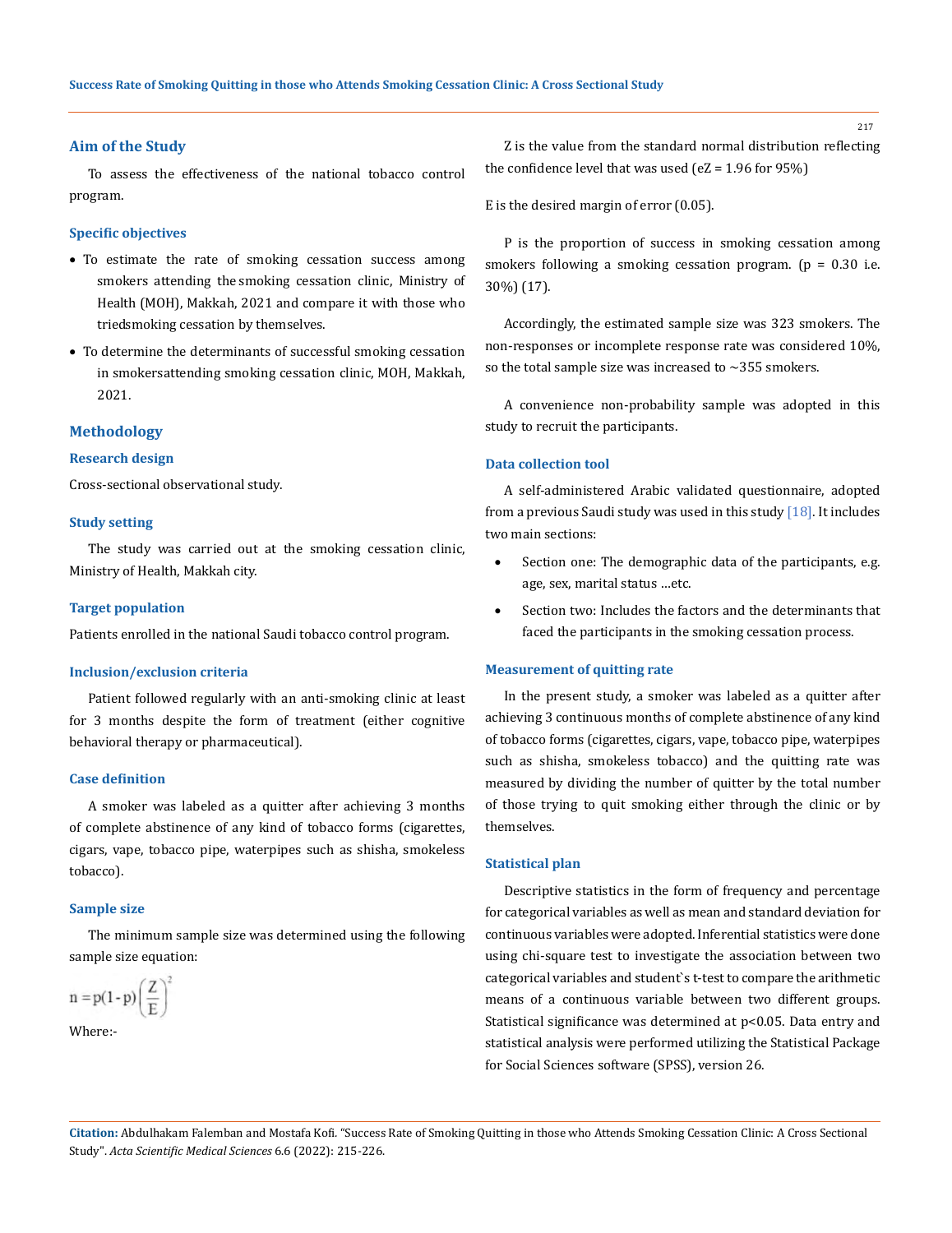# **Results**

#### **Personal characteristics**

A total of 340 smokers were included in this study. Table 1 presents their personal characteristics. Most of them (77.4%) were males. Their age ranged between 18 and 66 years with an arithmetic mean of 37.9 and standard deviation of 12.1 years. Majority of the participants (91.2%) were married, 73.8% were university graduated and 75.6% were employees. Regarding their income, 44.4% had an income ranged between 3001 and 6000 Saudi Riyals (SR) per month whereas 37.9% had an income ranged between 6001 and 10000 SR/month.

|                                 | <b>Frequency</b> | <b>Percent</b> |
|---------------------------------|------------------|----------------|
| Gender                          |                  |                |
| Male                            | 263              | 77.4           |
| Female                          | 77               | 22.6           |
| Age (years)                     |                  |                |
| Range                           | 18-66            |                |
| Mean $\pm$ SD                   | $37.9 \pm 12.1$  |                |
| Marital status                  |                  |                |
| Single                          | 27               | 7.9            |
| Married                         | 310              | 91.2           |
| Divorced                        | 3                | 0.9            |
| <b>Educational level</b>        |                  |                |
| Elementary school               | 6                | 1.8            |
| Intermediate school             | 16               | 4.7            |
| Secondary school                | 53               | 15.6           |
| University                      | 251              | 73.8           |
| Postgraduate                    | 14               | 4.1            |
| Job status                      |                  |                |
| Not working                     | 28               | 8.2            |
| Employee                        | 257              | 75.6           |
| Student                         | 2.4              | 7.1            |
| Retired                         | 31               | 9.1            |
| Income (Saudi Royals per month) |                  |                |
| < 3000                          | 55               | 16.2           |
| 3001-6000                       | 151              | 44.4           |
| 6001-1000                       | 129              | 37.9           |
| >10000                          | 5                | 1.5            |

**Table 1:** Personal characteristics of the participants (n = 340).

# **Medical history**

More than half of the participants (58.2%) had a history of chronic diseases; particularly both hypertension and diabetes

together (19.1%). History of attending hospital for cardiac problems was mentioned by 8.5% whereas history of difficulty in breathing was mentioned by 10.9% of them. More than half of them described their health as either excellent (26.5%) or very good (35.9%) (Table 2).

|                                    | <b>Frequency</b> | <b>Percentage</b> |
|------------------------------------|------------------|-------------------|
| History of chronic diseases        |                  |                   |
| No                                 | 142              | 41.8              |
| <b>Yes</b>                         | 198              | 58.2              |
| Diabetes mellitus                  | 50               | 14.7              |
| Hypertension                       | 28               | 8.2               |
| <b>Both</b>                        | 65               | 19.1              |
| Cardiac diseases                   | 32               | 9.4               |
| All                                | 23               | 6.8               |
| History of attending hospital for  |                  |                   |
| cardiac problems                   |                  |                   |
| No                                 | 311              | 91.5              |
| <b>Yes</b>                         | 29               | 8.5               |
| History of difficulty in breathing |                  |                   |
| No                                 | 303              | 89.1              |
| Yes                                | 37               | 10.9              |
| Self-description of health status  |                  |                   |
| Excellent                          | 90               | 26.5              |
| Very good                          | 122              | 35.9              |
| Fair                               | 91               | 26.8              |
| Bad                                | 26               | 7.6               |
| Very bad                           | 11               | 3.2               |

**Table 2:** Medical history of the participants (n = 340).

## **Smoking behavioural history**

Figure 1 shows that majority of the participants (92.4%) were current smokers and the remaining 7.6% were quitter. Details of smoking history of all participants are summarized in table 2. The age at starting smoking was below 18 years among 43.8% of the participants. Most of them currently/previously used cigarettes (76.5%) as a type of smoking. More than half of them (53.5%) smoked between 11 and 20 cigarettes/day as an average. Regarding usual place for smoking, all of public places, homes and work places were mentioned most of the participants (72.1%). Living with smokers and smoking while sick were reported by 84.1% and 83.5% of the participants, respectively.

**Citation:** Abdulhakam Falemban and Mostafa Kofi*.* "Success Rate of Smoking Quitting in those who Attends Smoking Cessation Clinic: A Cross Sectional Study". *Acta Scientific Medical Sciences* 6.6 (2022): 215-226.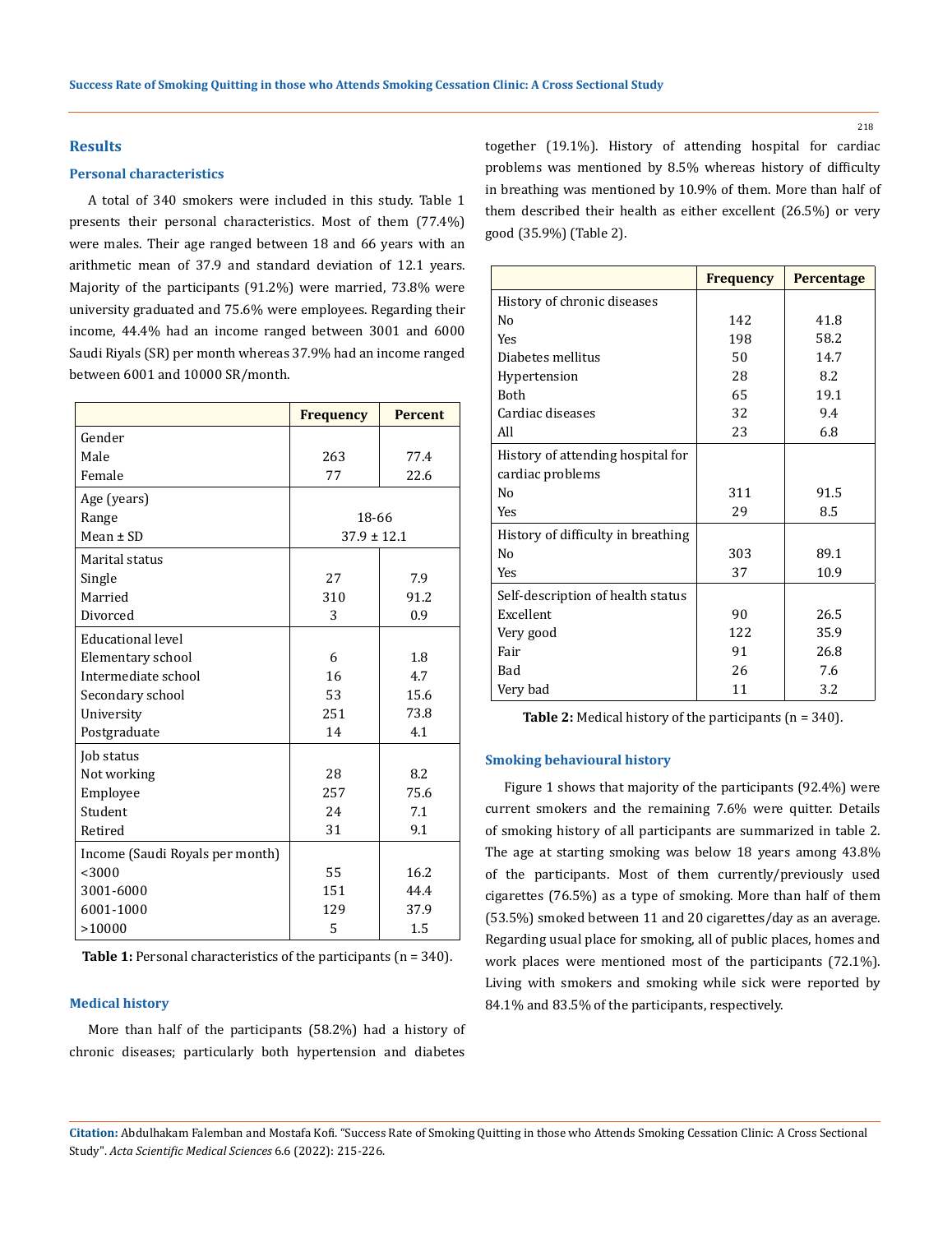

**Figure 1:** Current smoking status of the participants.

|                                 | Frequency | Percentage |
|---------------------------------|-----------|------------|
| Age at first smoking (years)    |           |            |
| Less than 18                    | 149       | 43.8       |
| 18-20                           | 116       | 34.1       |
| More than 20                    | 75        | 22.1       |
| Type of smoking currently       |           |            |
| previously used*                |           |            |
| Cigarettes                      | 260       | 76.5       |
| Moassel                         | 60        | 17.6       |
| Water pipes                     | 20        | 5.9        |
| Number of cigarettes smoked/day |           |            |
| $10^{-1}$                       | 42        | 12.4       |
| $11 - 20$                       | 182       | 53.5       |
| >20                             | 116       | 34.1       |
| Usual place of smoking          |           |            |
| Home                            | 62        | 18.2       |
| Work                            | 18        | 5.3        |
| Public places                   | 15        | 4.4        |
| All                             | 245       | 72.1       |
| Living with another smoker      |           |            |
| N <sub>0</sub>                  | 54        | 15.9       |
| <b>Yes</b>                      | 286       | 84.1       |
| Smoking while you are sick      |           |            |
| N <sub>0</sub>                  | 56        | 16.5       |
| Yes                             | 284       | 83.5       |

**Table 3:** Details of smoking history of the participants (n = 340).

# **Smoking cessation**

Almost one-quarter of the participants (27.4%) had succeeded to quit smoking (i.e. 3 months of complete abstinence of any kind of tobacco forms).

Determination and purposefulness was the main reason for successful smoking cessation (53.8%), followed by following anti-smoking program (21.5%) and using anti-smoking therapy (10.8%) (Figure 3).

Almost half of those succeeded to quit smoking (48.4%) reported three smoking cessation trials. Majority of them (92.7%) had an average of 6 months of the attempt. Almost half of them (50.5%) had first trial of smoking cessation at age between 26-35 years. Regarding reasons for smoking cessation trials, majority of them (79.5%) reported financial concern while only 18.3% reported health concern. Regards reasons of re-smoking after cessation, majority of smokers reported social reasons (84.2%). The most frequently reported feeling accompanied re-smoking was guilt sensation (57.2%).



**Figure 2:** History of successful smoking cessation among the participants.



**Figure 3:** Main reason for successful smoking cessation among the participants  $(n = 93)$ .

**Citation:** Abdulhakam Falemban and Mostafa Kofi*.* "Success Rate of Smoking Quitting in those who Attends Smoking Cessation Clinic: A Cross Sectional Study". *Acta Scientific Medical Sciences* 6.6 (2022): 215-226.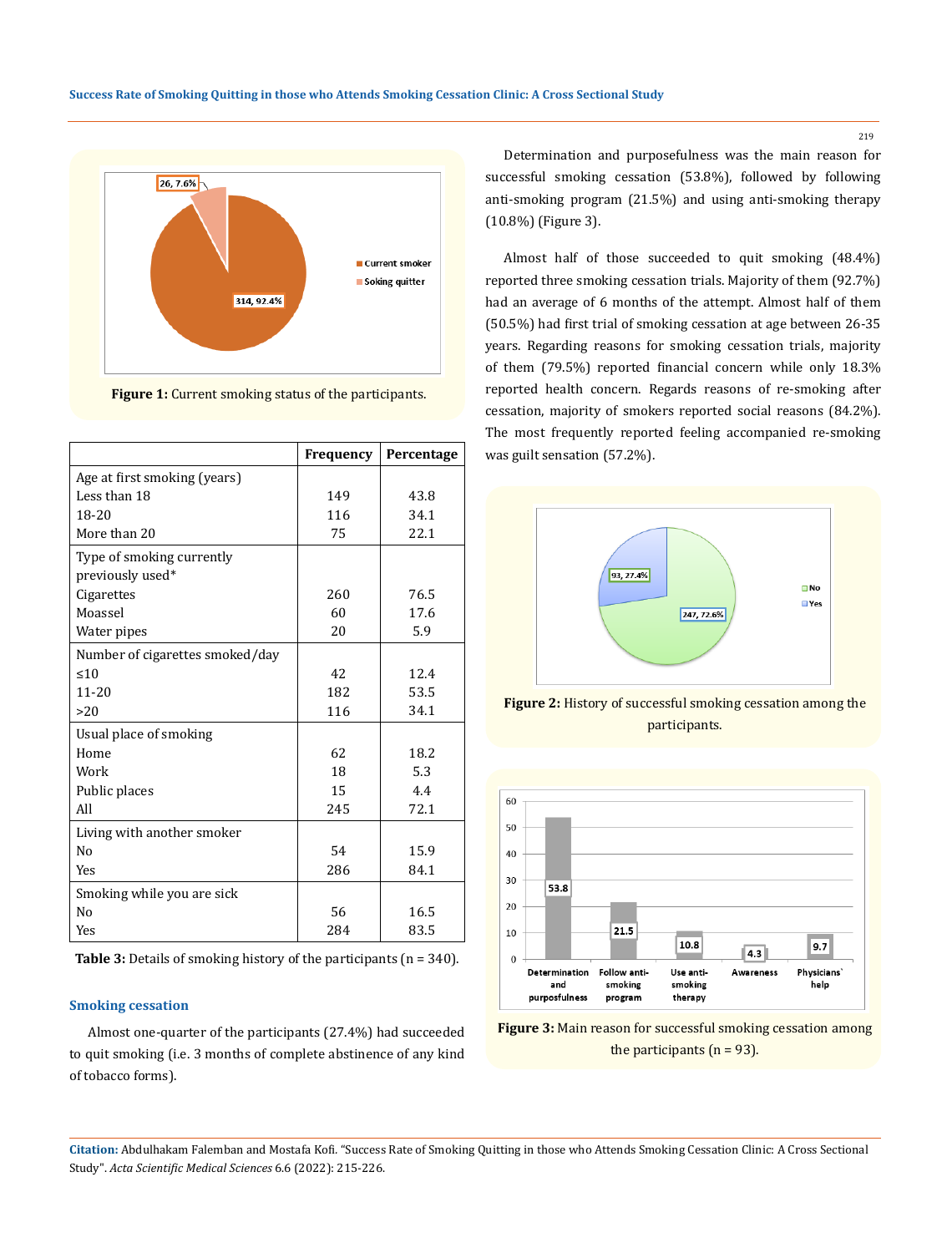|                                      | <b>Frequency</b> | Percentage |
|--------------------------------------|------------------|------------|
| Frequency of smoking cessation       |                  |            |
| attempts                             |                  |            |
| 0 <sub>ne</sub>                      | 11               | 11.8       |
| Two                                  | 29               | 31.2       |
| Three                                | 45               | 48.4       |
| >three                               | 8                | 8.6        |
| Average duration of the attempt      |                  |            |
| 6 months                             | 86               | 92.5       |
| >6 months                            | 7                | 7.5        |
| Age at first smoking cessation trial |                  |            |
| $\geq$ 25                            | 29               | 31.2       |
| 26-35                                | 47               | 50.5       |
| >35                                  | 17               | 18.3       |
| Main reason/s for smoking            |                  |            |
| cessation trials                     |                  |            |
| Health concern                       | 17               | 18.3       |
| Society                              | $\overline{2}$   | 2.2        |
| Financial                            | 74               | 79.5       |
| Reason/s for re-smoking after        |                  |            |
| cessation ( $n = 63$ )               |                  |            |
| Social                               | 53               | 84.2       |
| Work                                 | $\overline{4}$   | 6.3        |
| Being alone for long time            | 6                | 9.5        |
| Feeling accompanied retaining        |                  |            |
| smoking $(n = 63)$                   |                  |            |
| Guilt                                | 36               | 57.2       |
| Sadness                              | 7                | 11.1       |
| Relief                               | 10               | 15.9       |
| Anxious                              | $\overline{4}$   | 6.3        |
| Non-specific                         | 6                | 9.5        |

**Table 4:** Description of smoking cessation trials among the participants (n = 93).

# **Experience with smoking cessation clinic**

About two-thirds of the participants (67.7) visited smoking cessation clinic three times whereas 12.9% of them visited it more than three times. Varenicline was the most frequent reported therapy taken at smoking cessation clinic (92.6%), followed by nicotine replacement therapy (6.8%) whereas cognitive behavioral therapy was given to minority of them (0.6%) as seen in figure 4. Duration of prescribed medication by anti-smoking clinic was three months among majority of the participants (95.2%) (Figure 5).

|                                                     |                  |            | 220 |
|-----------------------------------------------------|------------------|------------|-----|
| <b>Frequency of visiting</b><br>anti-smoking clinic | <b>Frequency</b> | Percentage |     |
| Once                                                | 14               | 4.1        |     |
| Twice                                               | 52               | 15.3       |     |
| Three times                                         | 230              | 67.7       |     |
| More than three times                               | 44               | 12.9       |     |

**Table 5:** Frequency of visiting anti-smoking clinic among the participants.



**Figure 4:** Prescribed medications by the smoking cessation clinic among the participants.





# **Factors associated with successful smoking cessation Personal factors**

None of the studied personal factors (gender, age, marital status, educational level, job status, and income) was significantly associated with successful smoking cessation (Table 6).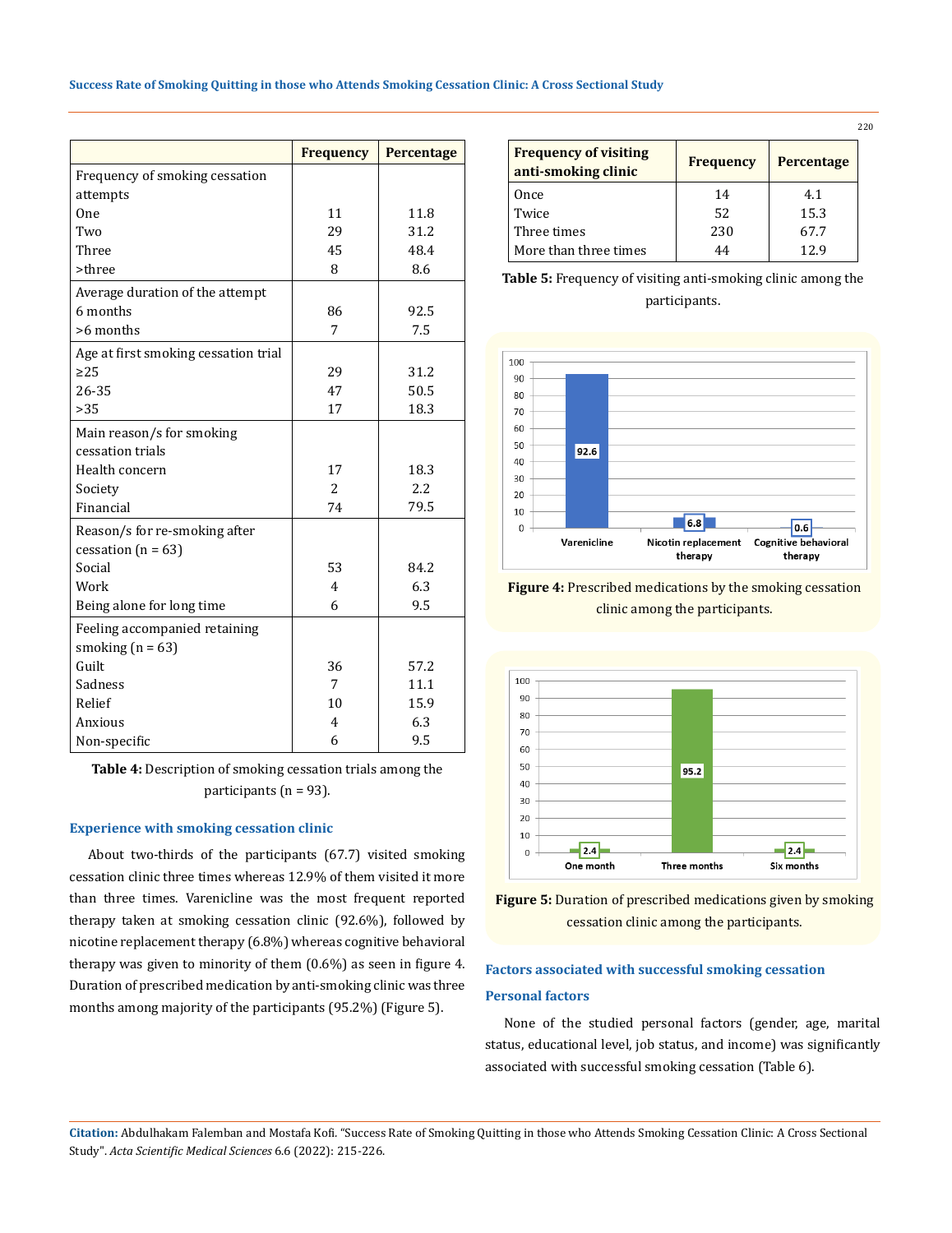# **Medical characteristics**

None of the studied medical characteristics (history of chronic diseases, history of attending hospital for cardiac problem, history of difficulty in breathing and self-description of health status) was significantly associated with successful smoking cessation (Table 7).

# **Smoking characteristics**

Smokers who started smoking after age of 20 years were more likely to success in its cessation compared to those started smoking at age less than 18 years (42.7% vs. 19.5%), p = 0.001. Two-thirds (66.7%) of smokers who smoked 10 cigarettes or less/ day compared to only 19% of those who smoked >20 cigarettes/ day,  $p < 0.001$ . More than half (56.8%) of those tried more than three times to quit smoking compared to only 21.4% of those who tried once succeeded to quit smoking, p < 0.001 (Table 8).

|                                  | <b>Successful smoking cessation</b> | p-value    |           |
|----------------------------------|-------------------------------------|------------|-----------|
|                                  | <b>No</b>                           | <b>Yes</b> |           |
|                                  | $N = 247$                           | $N = 93$   |           |
|                                  | N(%)                                | N(%)       |           |
| Gender                           |                                     |            |           |
| Male ( $n = 263$ )               | 191 (72.6)                          | 72 (27.4)  |           |
| Female ( $n = 77$ )              | 56 (72.7)                           | 21 (27.3)  | $0.986*$  |
| Age (years)                      |                                     |            |           |
| $Mean \pm SD$                    | 37.6±11.8                           | 38.7±12.8  | $0.475**$ |
| Marital status                   |                                     |            |           |
| Single $(n = 27)$                | 20 (74.1)                           | 86 (27.7)  |           |
| Married (310)                    | 224 (72.3)                          | 7(25.9)    |           |
| Divorced $(n = 3)$               | 3(100)                              | 0(0.0)     | $0.554*$  |
| <b>Educational level</b>         |                                     |            |           |
| Elementary school $(n = 6)$      | 6(100)                              | 0(0.0)     |           |
| Intermediate school ( $n = 16$ ) | 10(62.5)                            | 6(37.5)    |           |
| Secondary school $(n = 53)$      | 42 (79.2)                           | 11(20.8)   |           |
| University ( $n = 251$ )         | 176 (70.1)                          | 75 (29.9)  |           |
| Postgraduate $(n = 14)$          | 13 (92.9)                           | 1(7.1)     | $0.094*$  |
| Job status                       |                                     |            |           |
| Not working $(n = 28)$           | 15(62.5)                            | 9(37.5)    |           |
| Employee ( $n = 257$ )           | 194 (75.5)                          | 63 (24.5)  |           |
| Student ( $n = 24$ )             | 21(67.7)                            | 10 (32.3)  |           |
| Retired $(n = 31)$               | 17 (60.7)                           | 11 (39.3)  | $0.198*$  |
| Income (Saudi Royals per month)  |                                     |            |           |
| $<$ 3000 (n = 55)                | 38 (69.1)                           | 17 (30.9)  |           |
| 3001-6000 ( $n = 150$ )          | 109 (72.2)                          | 42 (27.8)  |           |
| 6001-1000 ( $n = 129$ )          | 97 (75.2)                           | 32 (24.8)  |           |
| $>10000$ (n = 5)                 | 3(60.0)                             | 2(40.0)    | $0.755*$  |

**Table 6:** Association between personal characteristics of smokers and successful smoking cessation.

\*Chi-square test; \*\*Student` t-test.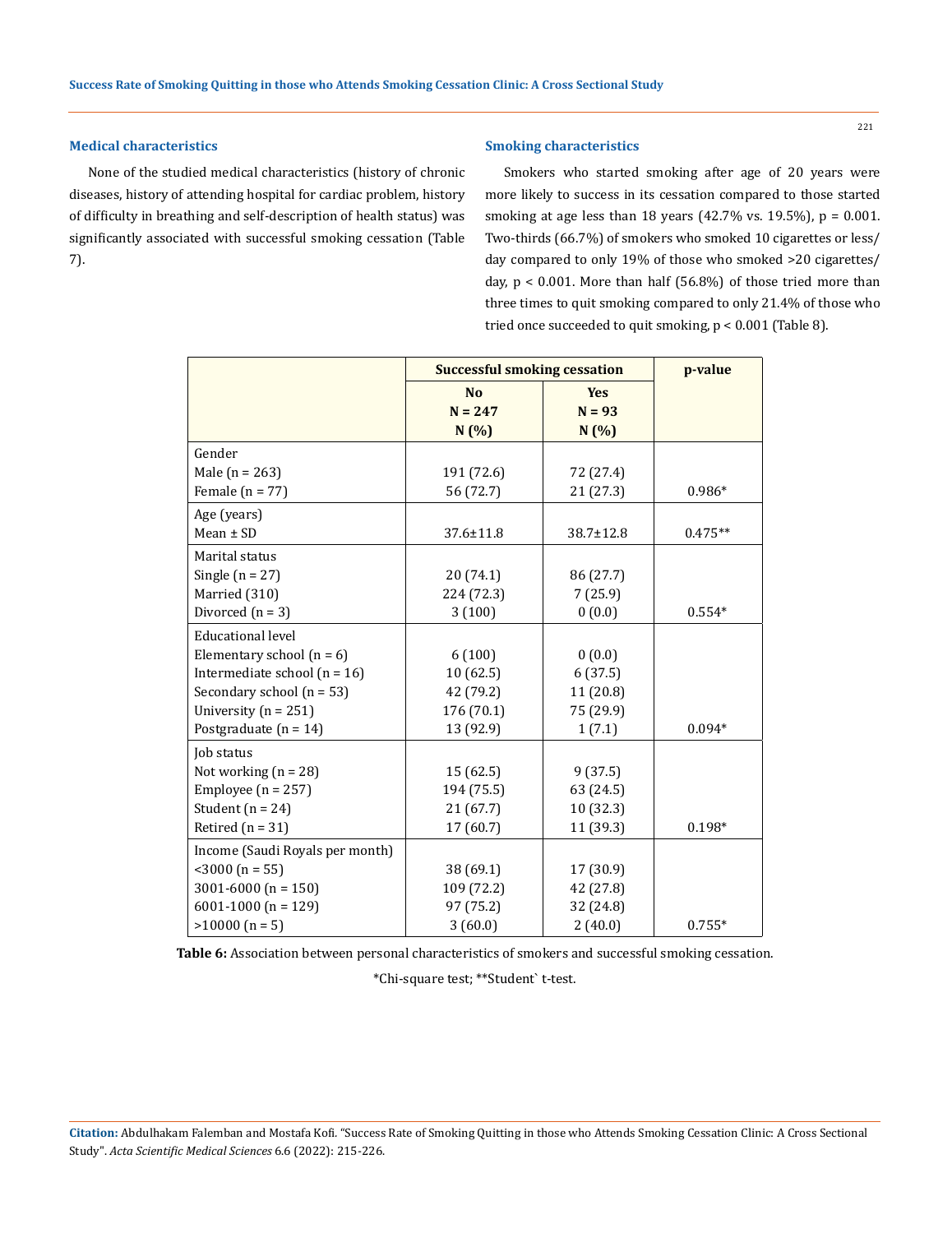|                                                                                        | <b>Successful smoking cessation</b> |                                |          |
|----------------------------------------------------------------------------------------|-------------------------------------|--------------------------------|----------|
|                                                                                        | N <sub>o</sub><br>$N = 247$<br>N(%) | <b>Yes</b><br>$N = 93$<br>N(%) | p-value* |
| History of chronic diseases                                                            |                                     |                                |          |
| No $(n = 142)$                                                                         | 105 (73.9)                          | 37 (26.1)                      |          |
| Yes $(n = 198)$                                                                        | 142 (71.7)                          | 56 (28.3)                      | 0.650    |
| History of attending hospital for cardiac problems<br>No $(n = 311)$<br>Yes $(n = 29)$ | 226 (72.7)<br>21 (72.4)             | 85 (27.3)<br>8(27.6)           | 0.976    |
| History of difficulty in breathing                                                     |                                     |                                |          |
| No $(n = 303)$                                                                         | 217 (71.6)                          | 86 (28.4)                      |          |
| Yes $(n = 37)$                                                                         | 30(81.1)                            | 7(18.9)                        | 0.223    |
| Self-description of health status                                                      |                                     |                                |          |
| Excellent $(n = 90)$                                                                   | 68 (75.6)                           | 22 (24.4)                      |          |
| Very good $(n = 122)$                                                                  | 92 (75.4)                           | 30 (24.6)                      |          |
| Fair $(n = 91)$                                                                        | 65 (71.4)                           | 26(28.6)                       |          |
| Bad $(n = 26)$                                                                         | 16(61.5)                            | 10(38.5)                       | 0.361    |
| Very bad $(n = 11)$                                                                    | 6(54.5)                             | 5(45.5)                        |          |

**Table 7:** Association between medical characteristics of smokers and successful smoking cessation.

\*Chi-square test.

|                                            | <b>Successful smoking cessation</b> |                                |          |
|--------------------------------------------|-------------------------------------|--------------------------------|----------|
|                                            | N <sub>0</sub><br>$N = 247$<br>N(%) | <b>Yes</b><br>$N = 93$<br>N(%) | p-value* |
| Age at first smoking (years)               |                                     |                                |          |
| Less than 18 ( $n = 149$ )                 | 120 (80.5)                          | 29 (19.5)                      |          |
| 18-20 ( $n = 116$ )                        | 84 (72.4)                           | 32 (27.6)                      |          |
| More than 20 $(n = 75)$                    | 43 (57.3)                           | 32 (42.7)                      | 0.001    |
| Type of smoking currently/previously used* |                                     |                                |          |
| Cigarettes ( $n = 260$ )                   | 188 (72.3)                          | 72 (27.7)                      |          |
| Moassel $(n = 60)$                         | 42 (70.0)                           | 18 (30.0)                      |          |
| Water pipes $(n = 20)$                     | 17 (85.0)                           | 3(15.0)                        | 0.414    |
| Number of cigarettes smoked/day            |                                     |                                |          |
| ≤10 (n = 42)                               | 14 (33.3)                           | 28 (66.7)                      |          |
| 11-20 ( $n = 182$ )                        | 139 (76.4)                          | 43 (23.6)                      |          |
| $>20$ (n = 116)                            | 94 (81.0)                           | 22 (19.0)                      | < 0.001  |
| Living with another smoker                 |                                     |                                |          |
| No $(n = 54)$                              | 41 (75.9)                           | 13 (24.1)                      |          |
| Yes $(n = 286)$                            | 206 (72.0)                          | 80 (28.0)                      | 0.556    |
| Smoking while you are sick                 |                                     |                                |          |
| No $(n = 56)$                              | 43 (76.8)                           | 13 (23.2)                      |          |
| Yes $(n = 284)$                            | 204 (71.8)                          | 80 (28.2)                      | 0.447    |

**Citation:** Abdulhakam Falemban and Mostafa Kofi*.* "Success Rate of Smoking Quitting in those who Attends Smoking Cessation Clinic: A Cross Sectional Study". *Acta Scientific Medical Sciences* 6.6 (2022): 215-226.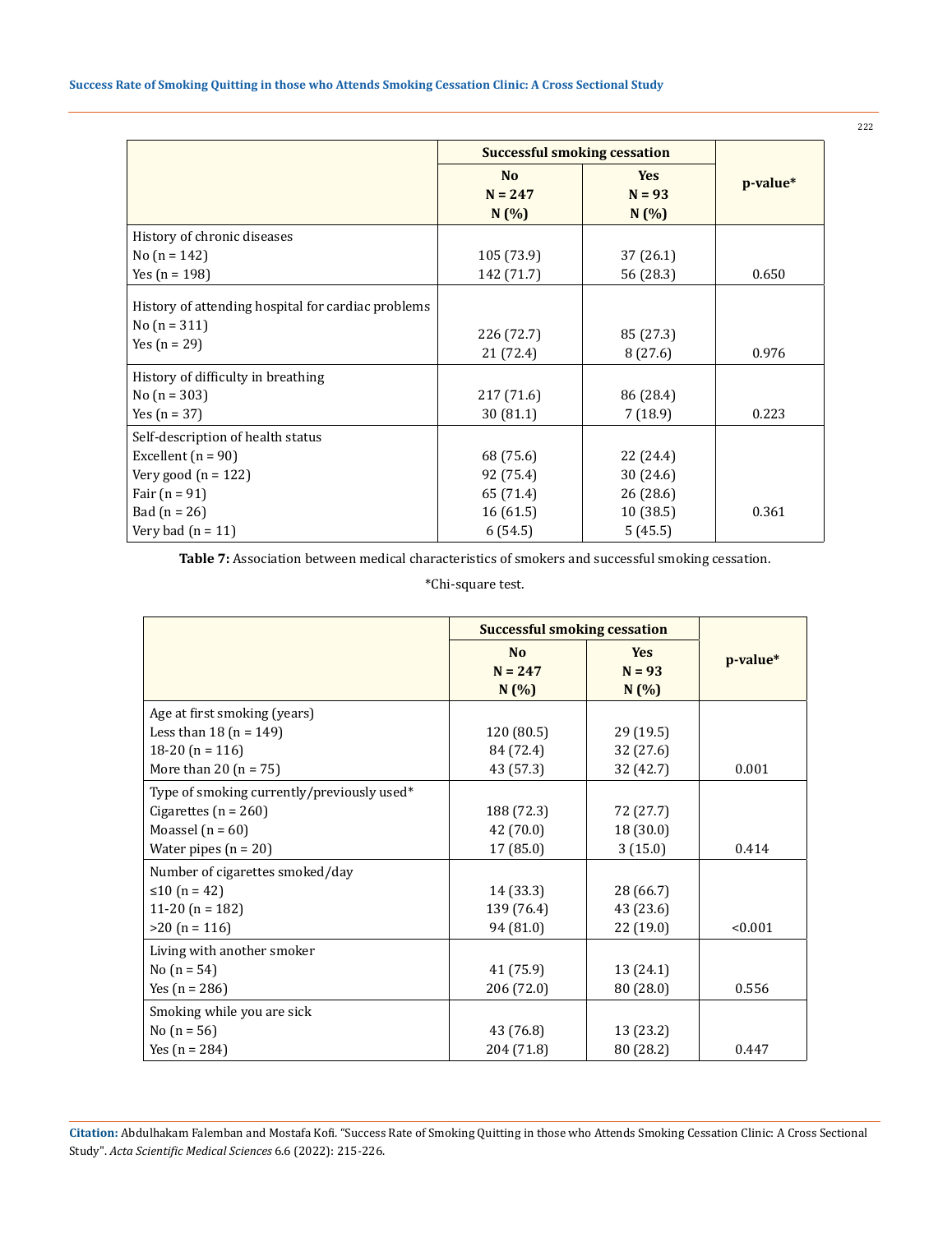| Frequency of smoking cessation attempts |            |           |         |
|-----------------------------------------|------------|-----------|---------|
| One $(n = 14)$                          | 11 (78.6)  | 3(21.4)   |         |
| Two $(n = 52)$                          | 37 (71.2)  | 15 (28.8) |         |
| Three $(n = 230)$                       | 180 (78.3) | 50(21.7)  |         |
| $\triangleright$ three (n = 44)         | 19 (43.2)  | 25(56.8)  | < 0.001 |
| Type of anti-smoking therapy            |            |           |         |
| Varenicline ( $n = 315$ )               | 226 (71.7) | 89 (28.3) |         |
| Nicotine replacement therapy $(n = 23)$ | 19 (82.6)  | 4(17.4)   |         |
| Cognitive behavioral therapy $(n = 2)$  | 2(100)     | 0(0.0)    | 0.362   |
| Duration of anti-smoking therapy        |            |           |         |
| One month $(n = 8)$                     | 5(62.5)    | 3(37.5)   |         |
| Three months $(n = 324)$                | 237 (73.1) | 87 (26.9) |         |
| 6 months $(n = 8)$                      | 5(62.5)    | 3(37.5)   | 0.647   |

**Table 8:** Association between smoking history of smokers and successful smoking cessation.

\*Chi-square test.

#### **Discussion**

The World Health Organization (WHO) recommended decrease the smoking prevalence to 30% by 2030, to reduce the rate of premature death among smokers  $[19]$ . In this context, practices to help tobacco cessation are directed to all smokers through specialized clinics existed in many countries, including the Kingdom of Saudi Arabia. Despite the fact that these smoking cessation clinics remarkedly increased success rates  $[20]$ , it was noted that theses success rates were somewhat less than would be expected [21]. The present study aimed to evaluate the effectiveness of the national tobacco control program through estimating the rate of smoking cessation success and identifying its determinants among smokers attending the smoking cessation clinic, Ministry of Health (MOH), Makkah.

In the current study, almost one-quarter of the participants (27.4%) had succeeded to quit smoking (i.e. 3 months of complete abstinence of any kind of tobacco forms). The smoking cessation rate was 13% in different clinics, in Saudi Arabia, as reported by Bassiony  $[16]$ . However, figure close to ours has been reported in a similar study carried out in Jeddah (30.8%) [18]. Also, in Denmark, after 6 months of follow-up, 24% of the monitored smokers were considered as successful quitters [7]. In Australia, the prevalence of smoking quitting after 12 months to intensive counselling on behavioural changes and abstinence of smokers was 32% [8]. In china, a rate of 24% has been observed among young smokers underwent counselling sessions in the outpatient departments after 6 months of follow up  $[10]$ . A prevalence  $(27%)$  of smoking quitting was reported in Hong Kong, where a mixed intervention was used (counselling + nicotine replacement therapy)  $[11]$ . In the United States using a new approach for smoking counseling by trained community pharmacists, a quarter of smokers reported continuous quitting for more than 12 months, while 31.3% and 43.8% sustained smoking quitting for 3 and 1 month, respectively [6]. In Malaysia, only 17% of smokers sustained smoking cessation for more than 6 months of follow-up  $[9]$ . However, higher rates were observed in Lebanon (37%) [22]. In Buraidah, Saudi Arabia, a self-reported 6-month cessation rate was 38.3% [17], Higher rates were observed in France (53.7%) [23] and in the United states (61.7%) [24]. Comparing between the aforementioned rates, including the present one is not practical as a result of using different meanings of smoking cessation in these studies as well as applying different strategies to quit smoking.

The main reason for re-smoking after cessation in the present study was social reasons in the form of friends` pressure. Therefore, preparation of the smokers from this point before beginning the cessation is very important [23].

It has been documented that smoking at the earlier age decreases the possibility of success in smoking cessation in future trials [25]. In accordance with that, a considerable proportion (43.8%) of smokers in this study started smoking at age of <18 years and this was associated with less successful rate of smoking cessation if compared with those started smoking after age of 20 years.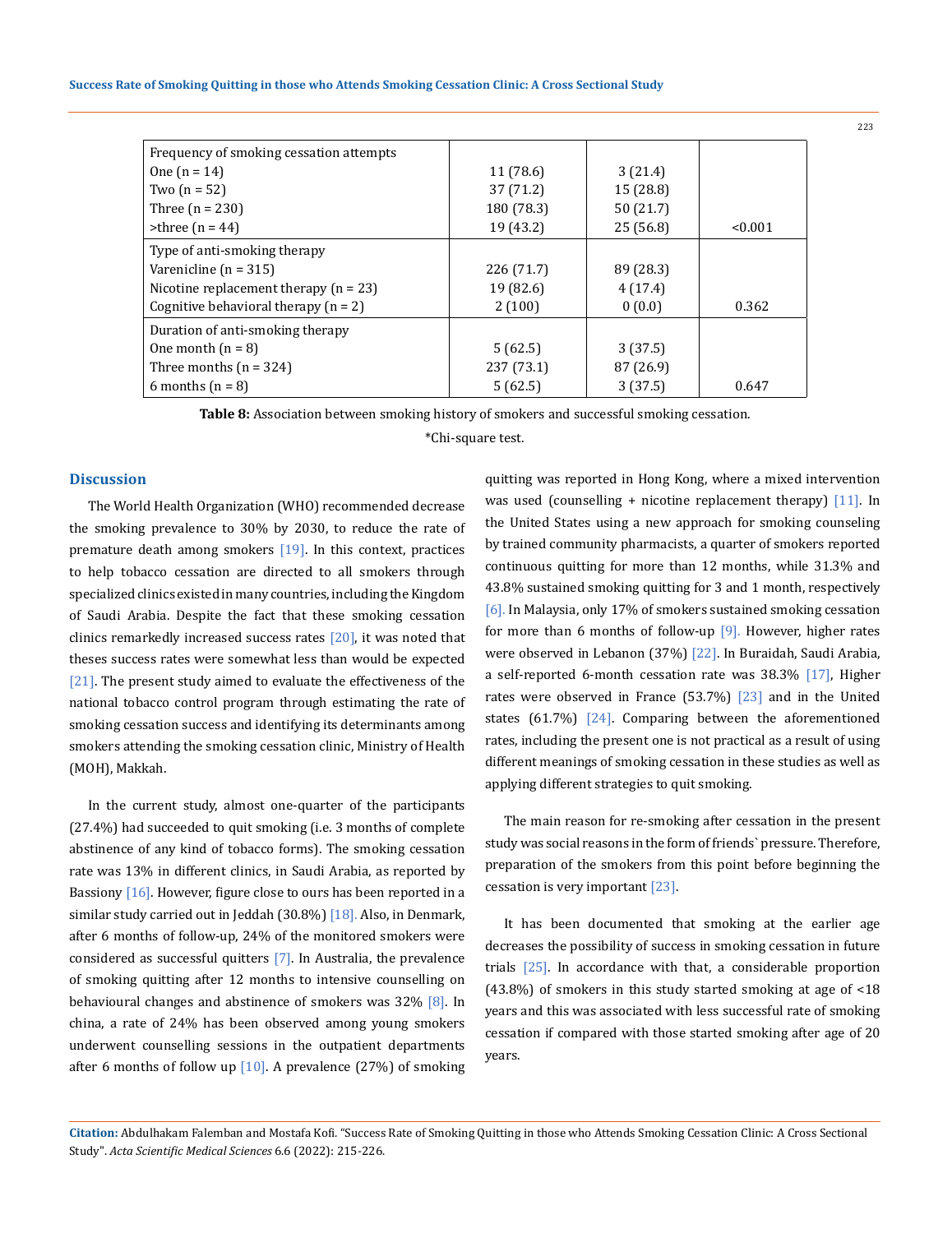In the current study, average number of cigarettes smoked per day was significantly associated with success in smoking cessation as those smoked on the average 20 cigarettes per day were less likely to achieve successful smoking cessation compared to those smoked on the average 10 cigarettes or less per day. The same has been observed in another study carried out in Lebanon where those who smoked < 15 cigarettes per day on average were more likely to success in quitting smoking than heavy smokers who smoked 15 or more cigarette on the average per day [22].

Also, in accordance with our findings, numerous international studies confirmed the relationship between earlier age of smoking and high number of cigarettes smoked per day from one side and the failure of smoking cessation from the other side  $[23,26-30]$ . In Australia, the determinants for successful smoking cessation were self-confidence, having a cardiovascular condition, and higher number of pack-years  $[8]$ . In accordance with others  $[18,22,31]$ , no difference between male and female smokers regarding rate of smoking cessation. Also, in accordance with another Saudi study carried out in Jeddah  $[18]$ , smoker's age was not a significant determinant for successful smoking cessation. However, others observed that older smokers were more likely to success in cessation of smoking due to their more experience with bad smoking outcomes [22,32,33].

In the present study, neither type of anti-smoking therapy nor its duration was associated with successful smoking cessation. Also, this is confirmed by finding that the main reason mentioned by smokers who succeeded in smoking cessation was determination and purposefulness (53.8%), followed by following anti-smoking program (21.5%) and finally using anti-smoking therapy (10.8%). Other studies reported that compliance with anti-smoking therapy was the main factor for successful smoking cessation [22].

In the present study, we did not investigate the impact of compliance with anti-smoking therapy on successful trials of quitting. It has been documented that, the type of pharmacological therapy is not of the importance as compliance with it in terms of dosage and duration [34,35].

The present study revealed that medical factors such as history of chronic diseases, history of attending hospital for cardiac problems, or history of difficulty in breathing as well as selfdescription of the overall health were not associated with the

success of smoking cessation. This is in line with others [36,37]. More strangely, some others reported a relation between smokingrelated health problems and failure in smoking cessation [22,28]. However, some others observed an association between cancer and successful cessation of smoking [39-42].

This study has important limitations. A cross-sectional design adopted possesses inability to draw causal associations. The study was a single-facility one, which could influence the generalizability of the results over other facilities. Using of a self-administered questionnaire for data collection is considered a limitation as it is subjected to bias as a result of possible under or over evaluation. Despite those limitations, the study highlighted a vital public health problem in our Region and the results could be of benefit for higher authorities to improve the efficiency of smoking cessation clinics.

## **Conclusion**

The smoking cessation success rate among smokers attending the smoking cessation clinic, Ministry of Health in Makkah is quite acceptable; however can be improved. Role of smoking cessation clinic was not evident ans determination and purposelessness of smokers in the present study was the main reason for success. Starting smoking at earlier age, heavier smoking and less frequent trials to quit smoking were determinants of failure to quit smoking. History of re-smoking after successful smoking cessation was mentioned by a considerable proportion of those who successes to stop smoking with a common feeling of guilt among them. The main reason of re-smoking after cessation was friend`s pressure.

#### **Recommendations**

According to the findings of this study, we recommended the following to improve the current situation:

- Improving compliance of healthcare workers with the Saudi national guideline to enhance smoking cessation rate.
- Educating smoking hazards to people at very young age (elementary school) as earlier smoking was associated with lower success rate for smoking cessation.
- Attention should be paid to fiends' pressure, through education, as it was the main reason for re-smoking after cessation
- Physicians should play more impressive role in encouraging smokers to attend smoking cessation clinics and compliant with therapy.

**Citation:** Abdulhakam Falemban and Mostafa Kofi*.* "Success Rate of Smoking Quitting in those who Attends Smoking Cessation Clinic: A Cross Sectional Study". *Acta Scientific Medical Sciences* 6.6 (2022): 215-226.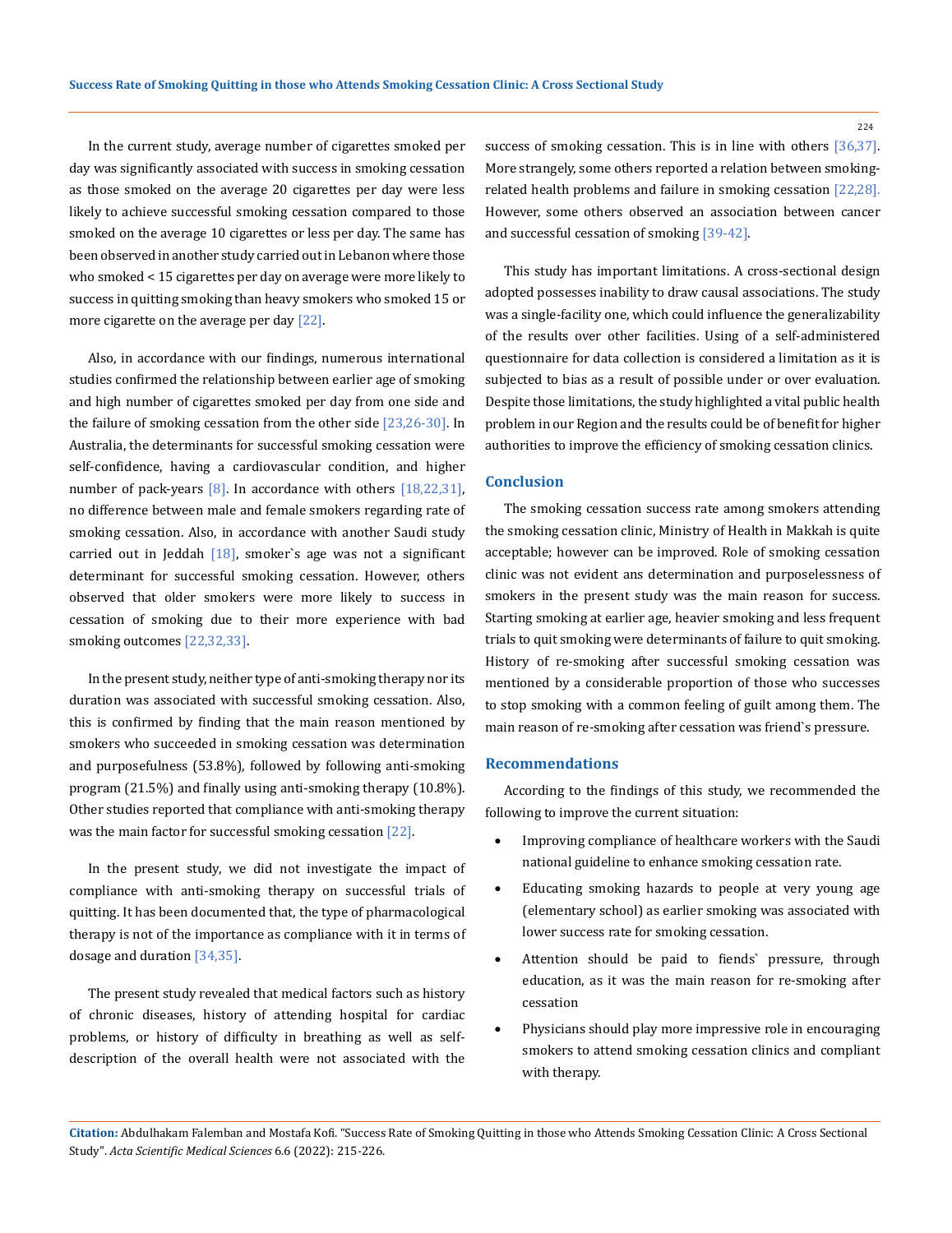Further larger study is recommended including other healthcare facilities in Makkah to identify barriers associated with smoking cessation.

# **Bibliography**

- 1. [Mathers CD and Loncar D. "Projections of global mortality and](https://journals.plos.org/plosmedicine/article?id=10.1371/journal.pmed.0030442)  [burden of disease from 2002 to 2030".](https://journals.plos.org/plosmedicine/article?id=10.1371/journal.pmed.0030442) *PLoS Medicine* 3.11 [\(2006\): e442.](https://journals.plos.org/plosmedicine/article?id=10.1371/journal.pmed.0030442)
- 2. [GBD 2015 Tobacco Collaborators. "Smoking prevalence and](https://pubmed.ncbi.nlm.nih.gov/28390697/)  [attributable disease burden in 195 countries and territories,](https://pubmed.ncbi.nlm.nih.gov/28390697/)  [1990-2015: a systematic analysis from the Global Burden of](https://pubmed.ncbi.nlm.nih.gov/28390697/)  Disease Study 2015". *Lancet* [389.10082 \(2017\): 1885-1906.](https://pubmed.ncbi.nlm.nih.gov/28390697/)
- 3. Bonita R., *et al.* ["Country actions to meet UN commitments](https://pubmed.ncbi.nlm.nih.gov/23410607/)  [on non-communicable diseases: a stepwise approach".](https://pubmed.ncbi.nlm.nih.gov/23410607/) *Lancet* [381.9866 \(2013\): 575-584.](https://pubmed.ncbi.nlm.nih.gov/23410607/)
- 4. Abuse S., *et al.* "The Health Benefits of Smoking Cessation. Smoking Cessation: A Report of the Surgeon General". US Department of Health and Human Services (2020).
- 5. Yano EM., *et al.* ["Targeting Primary Care Referrals to Smoking](https://www.ncbi.nlm.nih.gov/pmc/articles/PMC2653889/)  [Cessation Clinics Does Not Improve Quit Rates: Implementing](https://www.ncbi.nlm.nih.gov/pmc/articles/PMC2653889/)  [Evidence‐Based Interventions into Practice".](https://www.ncbi.nlm.nih.gov/pmc/articles/PMC2653889/) *Health services research* [43.5 \(2008\): 1637-1661.](https://www.ncbi.nlm.nih.gov/pmc/articles/PMC2653889/)
- 6. Kennedy DT., *et al.* ["Results of a smoking cessation clinic](https://pubmed.ncbi.nlm.nih.gov/11833517/)  [in community pharmacy practice".](https://pubmed.ncbi.nlm.nih.gov/11833517/) *Journal of the American [Pharmaceutical Association](https://pubmed.ncbi.nlm.nih.gov/11833517/)* (1996) 42.1 (2002): 51-56.
- 7. Rasmussen M., *et al.* ["Effectiveness of the Gold Standard](https://bmjopen.bmj.com/content/7/2/e013553)  [Programme compared with other smoking cessation](https://bmjopen.bmj.com/content/7/2/e013553)  [interventions in Denmark: a cohort study".](https://bmjopen.bmj.com/content/7/2/e013553) *BMJ open* 7.2 [\(2017\): e013553.](https://bmjopen.bmj.com/content/7/2/e013553)
- 8. Fung PR., *et al.* "Effectiveness of hospital-based smoking cessation". *Chest* 128.1 (2005): 216-223.
- 9. Ezat W., *et al.* ["Pattern and predictors of smoking cessation](https://www.researchgate.net/publication/268371433_Patterns_and_predictors_of_smoking_cessation_among_smokers_attending_smoking_cessation_clinics_in_Peninsular_Malaysia)  [among smokers attending smoking cessation clinics in](https://www.researchgate.net/publication/268371433_Patterns_and_predictors_of_smoking_cessation_among_smokers_attending_smoking_cessation_clinics_in_Peninsular_Malaysia)  Peninsular Malaysia". *[Journal of Community Health](https://www.researchgate.net/publication/268371433_Patterns_and_predictors_of_smoking_cessation_among_smokers_attending_smoking_cessation_clinics_in_Peninsular_Malaysia)* 14.1 [\(2008\): 17-23.](https://www.researchgate.net/publication/268371433_Patterns_and_predictors_of_smoking_cessation_among_smokers_attending_smoking_cessation_clinics_in_Peninsular_Malaysia)
- 10. Zhu WH., *et al.* ["Characteristics of smokers and predictors of](https://pubmed.ncbi.nlm.nih.gov/19939788/)  [quitting in a smoking cessation clinic in Guangzhou, China".](https://pubmed.ncbi.nlm.nih.gov/19939788/)  *[Journal of Public Health](https://pubmed.ncbi.nlm.nih.gov/19939788/)* 32.2 (2010): 267-276.
- 11. Abdullah ASM., *et al.* ["Establishment and evaluation of a](https://pubmed.ncbi.nlm.nih.gov/15454590/)  [smoking cessation clinic in Hong Kong: a model for the future](https://pubmed.ncbi.nlm.nih.gov/15454590/)  service provider". *Journal of Public Health* 26.3 (2004): 239- [244.](https://pubmed.ncbi.nlm.nih.gov/15454590/)
- 12. Jaghbir M., *et al.* ["Quitting smoking and utilization of smoking](https://pubmed.ncbi.nlm.nih.gov/25343466/)  [cessation services in Jordan: a population-based survey".](https://pubmed.ncbi.nlm.nih.gov/25343466/)  *[EMHJ-Eastern Mediterranean Health Journal](https://pubmed.ncbi.nlm.nih.gov/25343466/)* 20.9 (2014): 538- [546.](https://pubmed.ncbi.nlm.nih.gov/25343466/)
- 13. Al-Doghether MH. "Do we need national guidelines for smoking cessation?" King Faisal Specialist Hospital and Research Centre (2001).
- 14. Mackay J., *et al.* "The tobacco atlas: World Health Organization" (2002).
- 15. Moradi-Lakeh MTobacco consumption in the Kingdom of Saudi Arabia, 2013: findings from a national survey". *BMC Public Health* 15.1 (2015): 611.
- 16. [Bassiony MM. "Smoking in Saudi Arabia".](https://pubmed.ncbi.nlm.nih.gov/19617999/) *Saudi Medical Journal* [30.7 \(2009\): 876-881.](https://pubmed.ncbi.nlm.nih.gov/19617999/)
- 17. [Salih MA and Farghaly AAB. "Determinants of outcome among](https://pubmed.ncbi.nlm.nih.gov/23008552/)  [smoker in a smoking cessation program".](https://pubmed.ncbi.nlm.nih.gov/23008552/) *Journal of Family and [Community Medicine](https://pubmed.ncbi.nlm.nih.gov/23008552/)* 3.2 (1996): 22.
- 18. Juma MA., *et al*. "Success rate and determinants of smoking cessation among patients attending Ministry of Health smoking cessation clinics program in Jeddah, Saudi Arabia 2018". *Indo American Journal of Pharmaceutical Sciences* 06.12 (2019): 17680-17694.
- 19. World Health Organization. "WHO Global Report On Trends in Prevalence of Tobacco Smoking 2015". (2015).
- 20. West R., *et al*[. "Performance of English stop smoking services](https://www.bmj.com/content/347/bmj.f4921)  [in first 10 years: analysis of service monitoring data".](https://www.bmj.com/content/347/bmj.f4921) *BMJ* 347 [\(2013\): f4921.](https://www.bmj.com/content/347/bmj.f4921)
- 21. West R., *et al*[. "Can we trust national smoking prevalence](https://pubmed.ncbi.nlm.nih.gov/17416777/)  [figures? Discrepancies between biochemically assessed](https://pubmed.ncbi.nlm.nih.gov/17416777/)  [and self-reported smoking rates in three countries".](https://pubmed.ncbi.nlm.nih.gov/17416777/) *Cancer [Epidemiology, Biomarkers and Prevention](https://pubmed.ncbi.nlm.nih.gov/17416777/)* 16.4 (2007): 820- [822.](https://pubmed.ncbi.nlm.nih.gov/17416777/)
- 22. Bacha ZA., *et al*. "Factors associated with smoking cessation success in Lebanon". *Pharmacy Practice* 16.1 (2018): 1111.
- 23. Joly B., *et al*[. "Success rates in smoking cessation: Psychological](http://www.ncbi.nlm.nih.gov/pubmed/29020085)  [preparation plays a critical role and interacts with other](http://www.ncbi.nlm.nih.gov/pubmed/29020085)  [factors such as psychoactive substances". Pershouse MA,](http://www.ncbi.nlm.nih.gov/pubmed/29020085)  editor. *PLoS One* [12.10 \(2020\): e0184800.](http://www.ncbi.nlm.nih.gov/pubmed/29020085)
- 24. Creamer MR., *et al*. "Tobacco Product Use and Cessation Indicators Among Adults — United States, 2018". *Morbidity and Mortality Weekly Report* 68 (2019): 1013-1019.

**Citation:** Abdulhakam Falemban and Mostafa Kofi*.* "Success Rate of Smoking Quitting in those who Attends Smoking Cessation Clinic: A Cross Sectional Study". *Acta Scientific Medical Sciences* 6.6 (2022): 215-226.